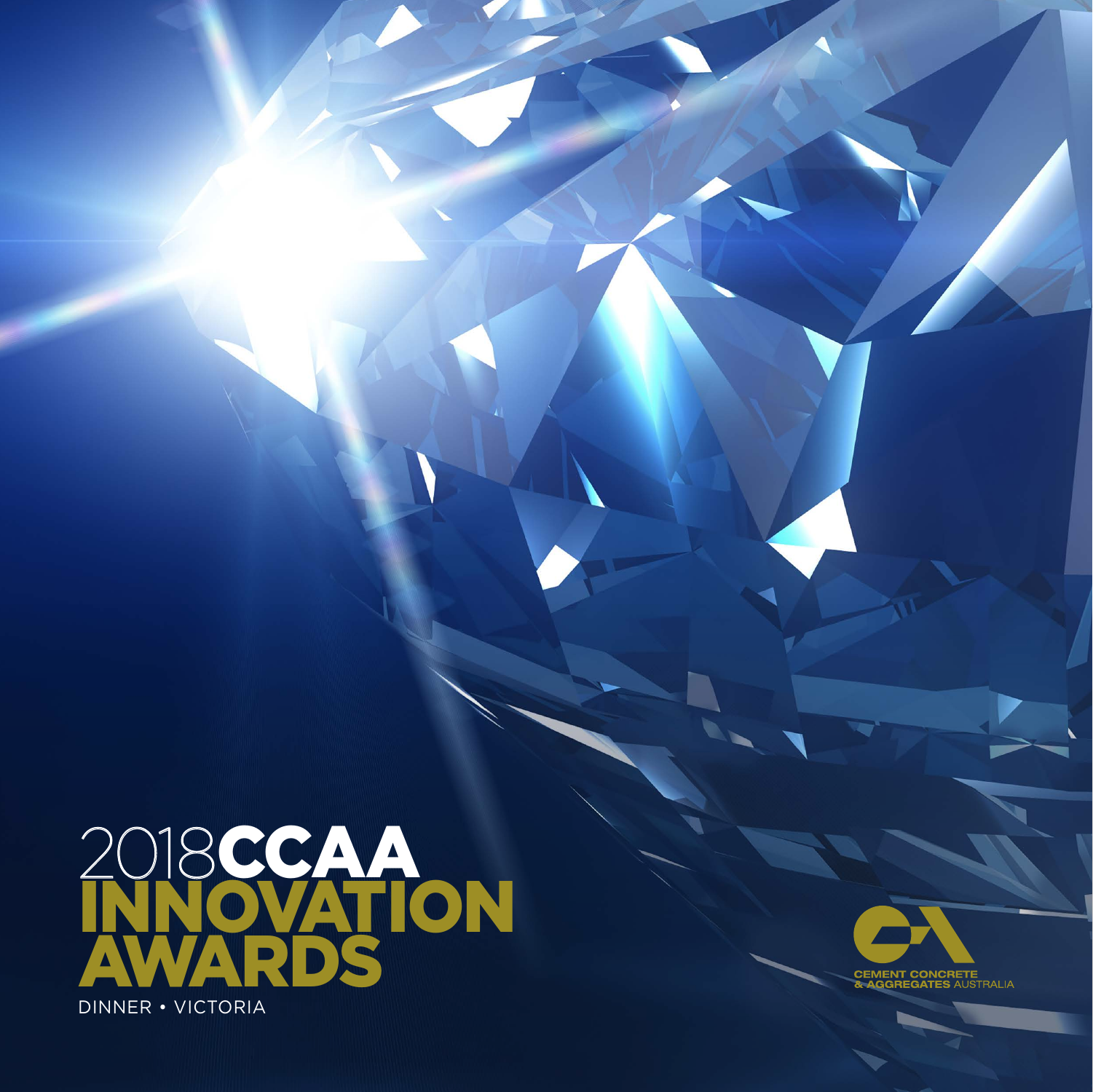

**Dinner Major Sponsors**



**BUILDING TRUST** 





**Dinner Supporting Sponsors**









**Community Leadership Award Sponsor**

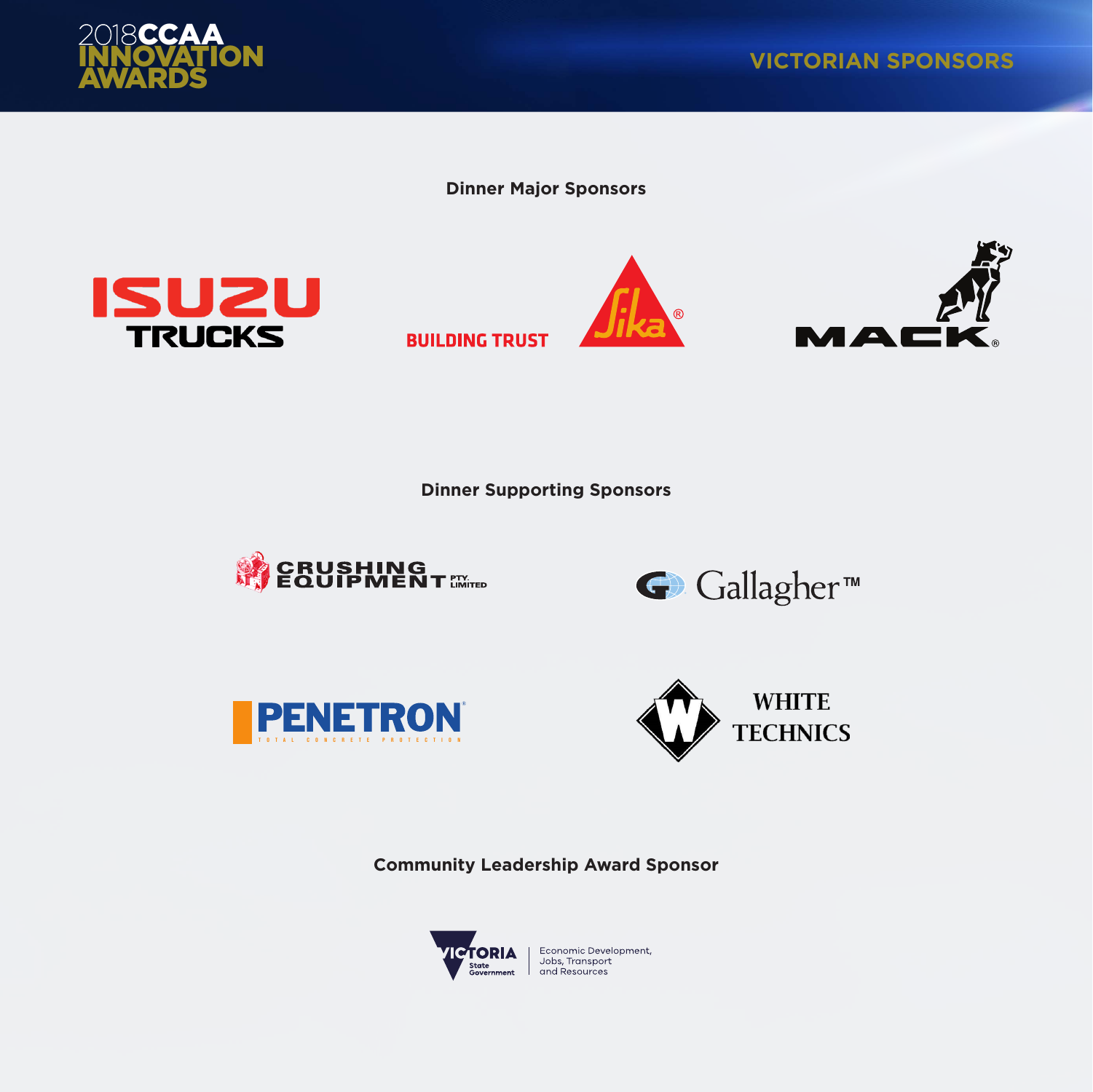# **INTRODUCTIO**

Welcome to the 2018 CCAA Innovation Awards.

At events like this, right around the country, the CCAA Innovation Awards will again recognise the industry's achievements in improving Environmental Management, Workplace Health and Safety and Community engagement in the cement, concrete and quarrying industries.

I hope that you will agree that these Awards are evidence that our industry believes that showcasing and rewarding innovative solutions to the challenges of managing environmental, health and safety performance, and in engaging positively and purposefully with the communities we operate in, is of the utmost importance. We hope that through the sharing of these ideas, the industry overall will become safer, cleaner and more sustainable.

Importantly, the winners of tonight's Innovation Awards will be judged against all of the State Winners from 2017 and 2018. The National Awards will be hosted at a Gala Dinner at the industry's premier event, CMIC18 later this year in Sydney.

On behalf of CCAA, I hope that you will enjoy this evening and take the time to reflect on tonight's award entries and winners and consider how they might assist you in improving your business performance.

Please join me in congratulating all of tonight's entrants and Award winners.



**KEN SLATTERY** Chief Executive Officer Cement Concrete & Aggregates Australia

Thank you all for the opportunity to join you at the 2018 Cement Concrete and Aggregates Australia Innovation Awards.

It's a pleasure to support the extractives sector in helping Victoria grow by recognising and encouraging best practice in the extractives sector at these awards.

Helping Victoria Grow is the name of the strategy I released on behalf of the Victorian Government this year to facilitate and support the extractives sector in responding to the recent surge in demand for its products. I appreciate the enthusiastic response of the industry to the demands of this Government's record infrastructure investment!

The work you undertake is vital to the continued economic wellbeing of the State of Victoria. Community engagement gives you the social licence not only to operate but to thrive.

As sponsor of the Community Leadership Award, the Victorian Government recognises the nominees as exemplars for the sector and applauds the winner.

We need to keep the cost of housing and infrastructure down. We need to build a Victoria that works for all Victorians. By helping each other we help create thousands of jobs for Victorians, further grow the sector and, in turn, our economy.

I look forward to the opportunity to continue supporting you as you help Victoria grow.



TIM PALLAS MP Treasurer of Victoria & Minister for Resources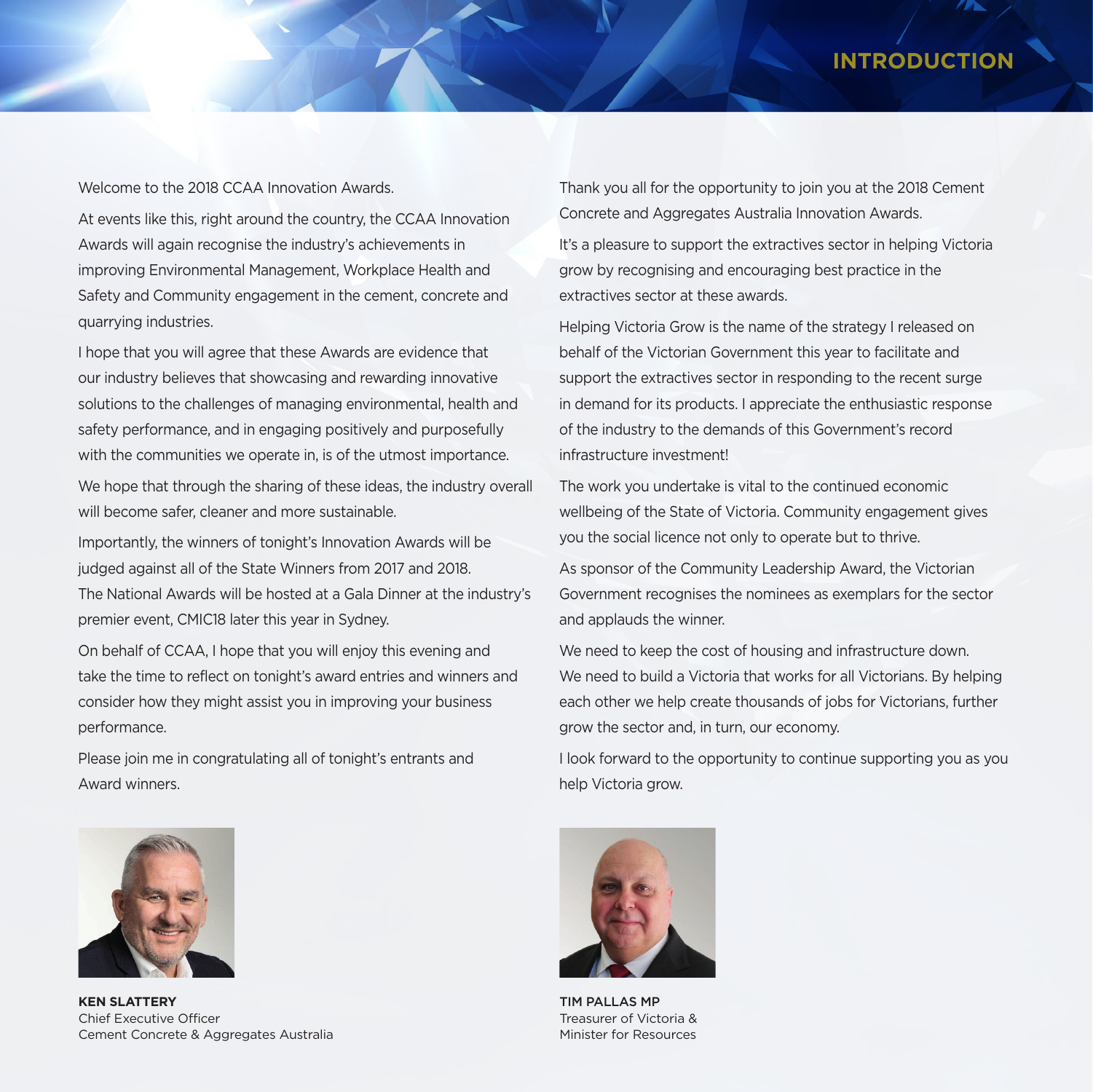

**This award is for outstanding achievement in developing and successfully applying a new initiative or an original solution in one or more aspects of environmental management at a concrete, extractive, or cement operation.** 

**Entries for this award may include initiatives or programs for managing water, waste, energy, dust, noise, carbon off-sets, air quality or rehabilitation and flora and fauna protection.**

#### **BARRO GROUP**

# **Werribee Concrete Drive-over Slumping Station**

A new drive through slump stand was designed and purpose built in-house with a steel grate over the waste settlement pit, stopping the cement water slurry coating the agitator tyres and being carried out onto the exit road and local roadways. The undercover Slumping Station is enclosed on two sides with precast concrete panels and is equipped with a permanent hoisting system capable of lifting the individual steel grates and moving them away from the settlement pit to allow front-end loader access to clear the pits.

# **CEMENT AUSTRALIA PTY LTD**

# **Recycling of Fire Fighting Foam to Cement Kiln Fuel**

This is an environmentally safe, sustainable and effective solution for the destruction of Aqueous Fire Fighting Foam. The waste foam is carefully transported to the Geocycle site in special containers and then blended with other waste products and converted into an alternative fuel. It is then shipped in ISO containers to the cement kiln for use as a fuel.

# **FULTON HOGAN LTD**

# **Tylden Quarry Creek Diversion**

The expansion of the Tylden Quarry required local creek and drainage lines to be diverted around the proposed pit. Working with regulators, the local catchment authorities, community groups and neighbours, the Work Plan Variation was approved and the creek was diverted successfully with minimal impact on the environment.

# **HANSON AUSTRALIA PTY LTD**

# **Werribee Quarry Water Bore Management System**

A real time water bore control and monitoring system was designed and installed to monitor a 100m deep bore. The real time reporting allows for immediate adaptive management of the ground water system.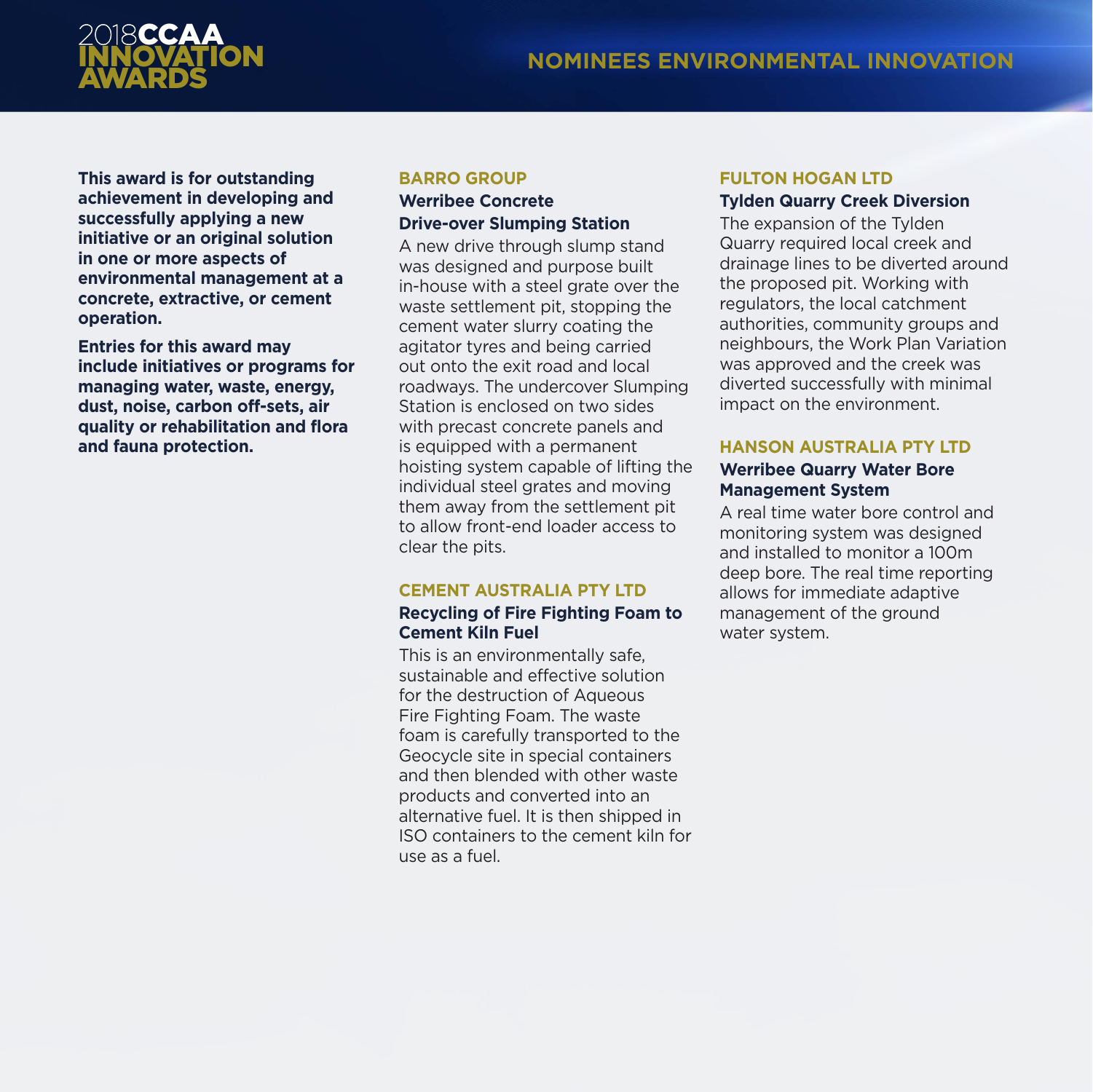**This award recognises excellence in developing and implementing an innovative solution to an identified health and safety issue.**

**Entries for this award may include a product solution, engineering innovation, a training program, an awareness raising activity or other risk control measures that reduce the risk of work-related injury and illness.** 

#### **BARRO GROUP**

# **Metal Detect By-Pass Chute**

Tramp metal is removed automatically from the concrete recycling process, avoiding the issues of stopping the conveyor belt and manually removing the metal. It removes manual handling issues and increases productivity.

#### **BORAL AUSTRALIA**

#### **Montrose Quarry Scaling Attachment**

The site engineered and manufactured a quick hitch attachment 'rock scaling' tool for the excavator which enables the operator to quickly scale any loose rock from the high faces that could not be accessed using traditional face loading tools.

#### **BORAL GROUP**

#### **Poly Fibre Separation Centrifuge**

This in house engineered centrifuge automatically separates the poly fibres from the fibre reinforced concrete to enable fibre counts on fresh concrete, removing the labour intensive, manual handling issues of the previous "fishing out the fibres" process in 90 per cent less time.

# **HANSON AUSTRALIA PTY LTD Driver's Code of Conduct**

A quarry driver's code of conduct is presented in clear and simple language. The driver commits to complying with the Code by signing the document. It also provides the driver with a concise take away document to retain in their vehicle for easy reference.

#### **HOLCIM (AUSTRALIA) PTY LTD**

#### **Agitator Vehicle Dynamics & Driver Behaviour**

Field tests using the DECA concrete agitator fitted with outriggers to simulate rollover events were used to determine real live g-force limits to benchmark driver behaviour across the national fleet. This has been used to train, improve and monitor at risk drivers with greater accuracy.

# **HOLCIM (AUSTRALIA) PTY LTD**

# **Health Promotion Program**

Holcim VIC/SA Aggregates business ran in-house health promotion campaigns linked to public health campaigns such as R U OK? Day, National Skin Cancer Awareness Week, Dry July, etc. This enables the health message delivered at work to align with promotional material that is on TV, in newspapers and on the radio which results in positive reinforcement of the health messages.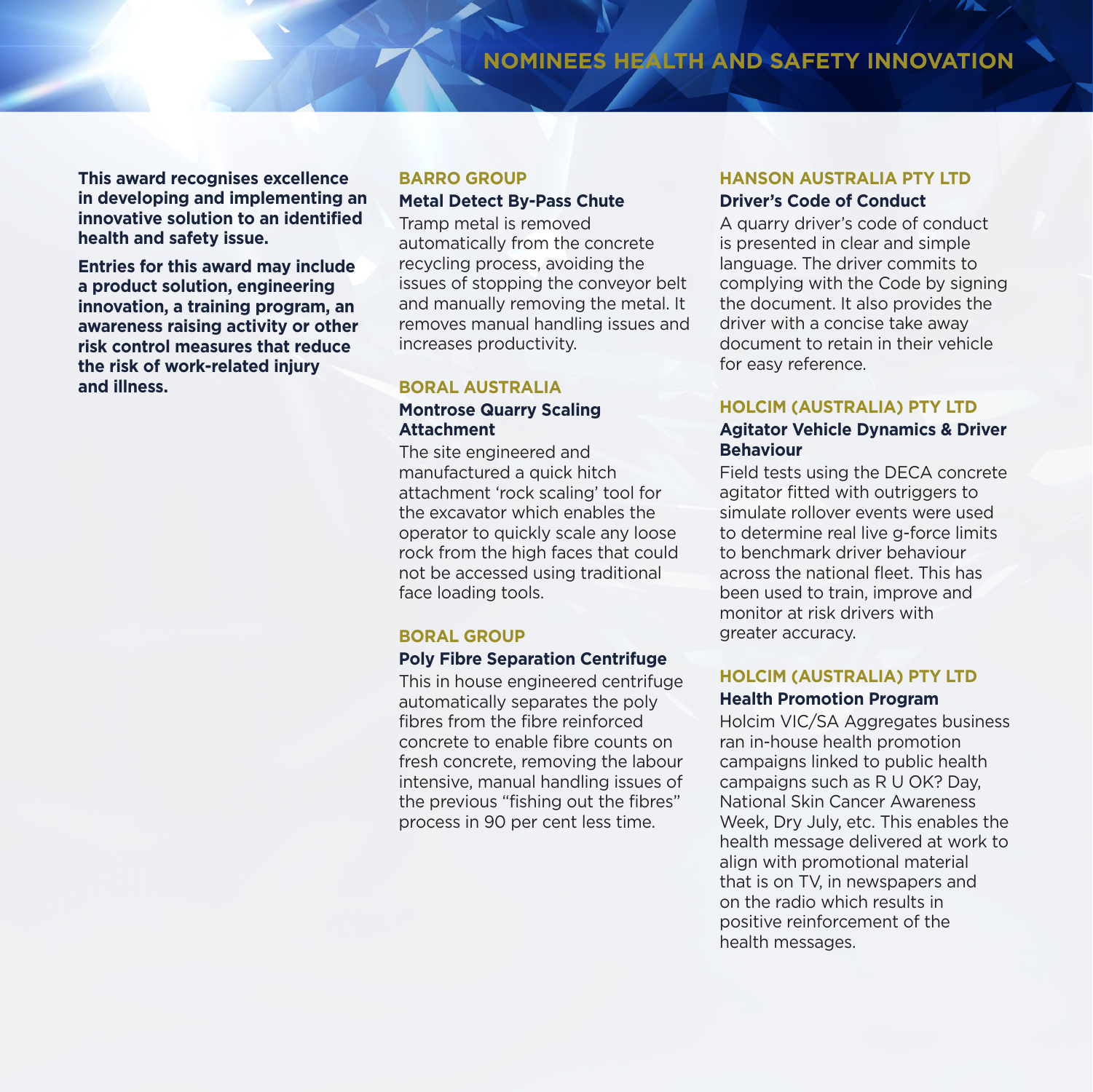

#### **BARRO GROUP**

# **Power Line Warning Barrier**

A height barrier was installed at the Donnybrook Quarry to remove the risk of vehicles touching overhead power lines.

# **BORAL AUSTRALIA**

# **Coldsteam Quarry Pit Design Improvement**

Operational face heights were halved to reduce the exposure to the risk of engulfment from rock falls.

# **BORAL AUSTRALIA**

#### **Deer Park Quarry Claw**

A modified hydraulic grab attachment was developed for the safe extraction of oversized rock causing a chamber blockage within a jaw crusher.

# **BORAL AUSTRALIA**

# **West Melbourne Concrete Plant Safety in Design**

The new Batch Plant was designed and constructed to provide safe traffic management for all traffic types and pedestrians.

# **BORAL AUSTRALIA**

#### **Wollert Quarry Pedestrian Gates**

Gates, flashing lights and signs were installed at the pedestrian crossing at the main access road to ensure safe pedestrian access to the main site office from the visitor's car park.

#### **FULTON HOGAN LTD Digital Pre-Start Meetings**

Pre-start safety meetings are now documented digitally via the use of an iPad and third party software. The operators sign the iPad form which is stored on an online database.

#### **FULTON HOGAN LTD Tynong Quarry De-Dusting Booth**

A 'Bat Booth' de-dusting booth was installed and delivers a flow of controlled pressurised air to easily remove potentially hazardous dust from clothing.

# **FULTON HOGAN LTD**

# **Tynong Quarry Power Line Removal**

The high risk of electrocution from overhead power lines at the quarry entrance was eliminated by installing underground power cables.

# **FULTON HOGAN LTD**

# **Tynong Quarry Traffic Management Improvement**

The traffic management plan on site was improved by altering haul roads, changing the stockpile area, improving major intersections and implementing one way traffic flow.

# **HANSON AUSTRALIA PTY LTD**

# **Adjustable height sample splitter**

The sample splitter has been attached to an adjustable height trolley to allow the splitter to be used at the optimal working height to minimise manual handling lifting, bending and carrying of 15 kg samples.

# **HANSON AUSTRALIA PTY LTD Truck Hand Signal Stickers**

These stickers are placed on the back of the agitator truck and display the six basic hand signals used to spot the truck, aiming to avoid confusion between the spotter and the truck driver.

# **HANSON AUSTRALIA PTY LTD**

#### **High Risk Contractor Management Program**

Contractors must read and sign the yellow, water proof 'Work Pack' that is placed at the entry to a high risk job site. The Pack contains all the required safety information for that particular job.

# **HANSON AUSTRALIA PTY LTD**

#### **I Care - A 21st Century Safety Solution**

I CARE is mobile friendly, webbased tool that is a one-stop-shop for reporting any hazard, risk observation or improvement relating to safety, quality, production, customers and the environment.

# **HOLCIM (AUSTRALIA) PTY LTD**

#### **'I Could Have Saved A Life That Day' video**

The video was developed to help encourage Holcim personnel to "look out for each other" and support each other to operate safely. Over 90 per cent of personnel surveyed after watching the video indicated that it had increased the likelihood that they would intervene if they observed another person behaving unsafely.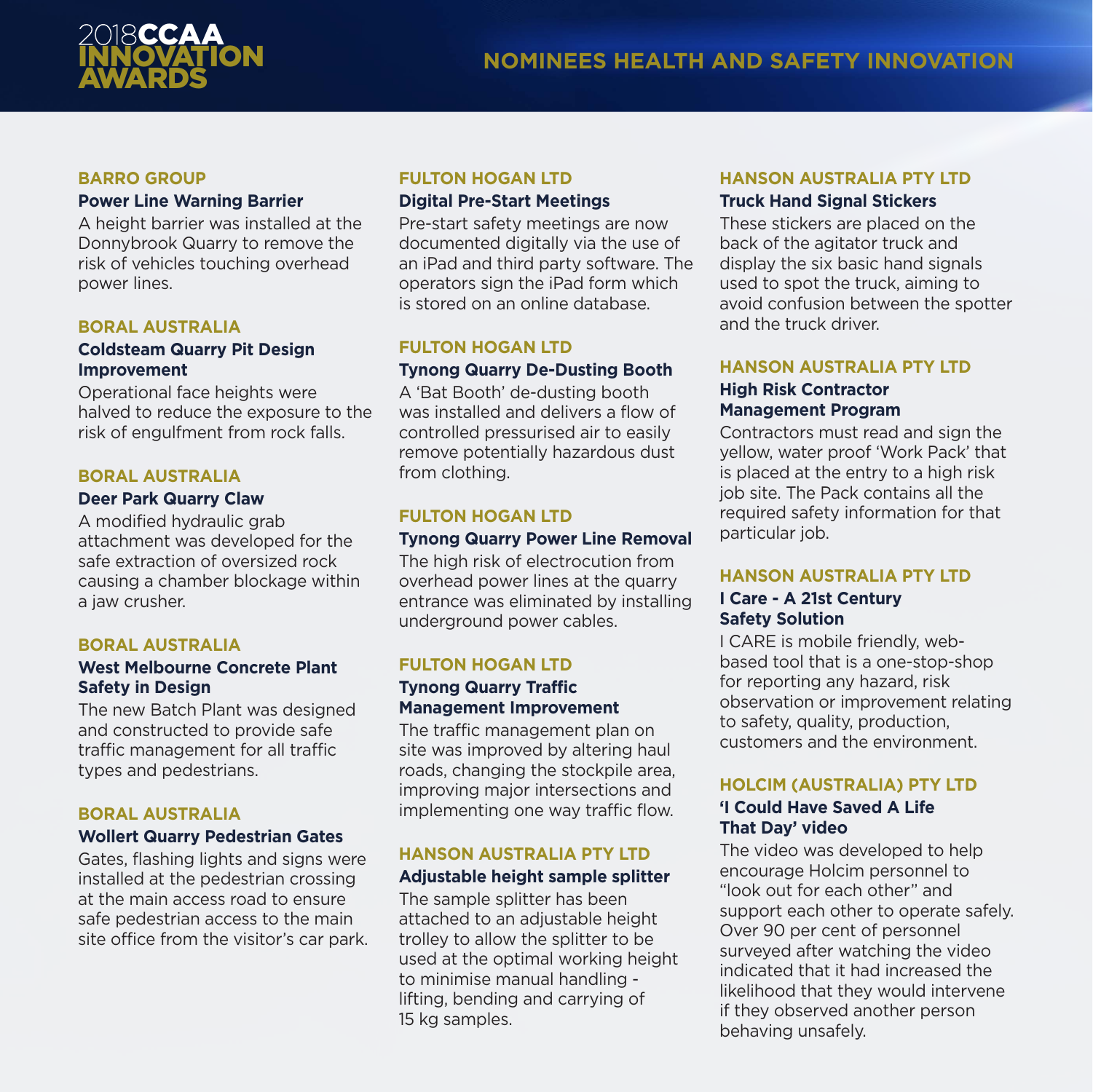# **NOMINEES COMMUNITY LEADERSHIP**

**This award recognises an exceptional contribution a CCAA member has made in enhancing the public perception and standing of the heavy construction materials industry.** 

**For example, projects for this award category may include company initiatives and measures that better inform and educate the community; support local schools, community groups and sporting clubs; or improves site amenity for the local neighbourhood.** 

#### **BORAL AUSTRALIA**

# **West Melbourne Concrete Plant Stakeholder Engagement**

A comprehensive stakeholder engagement process was conducted during the construction of the West Melbourne Concrete Plant. The proximity of neighbours and businesses to the site meant that maintaining a social licence to operate for this vital plant needed proactive engagement for the site to be successful.

# **FULTON HOGAN LTD**

#### **Reporting Benefits**

Quarry personnel are encouraged to report all safety incidents, hazards, near misses and improvements and when the site reaches their agreed reporting target, a donation is made to a local charity. The quarry teams selected the local CFA, primary school and special needs school as their designated community organizations. When the reporting targets were met. a donation of \$2,000 was personally delivered to the charity by the Quarry Manager.

#### **HANSON AUSTRALIA PTY LTD**

# **Lysterfield Quarry Community Reference Group Newsletter**

With the assistance of Hanson, the Community Reference Group members wrote their own newsletter and distributed electronic and printed copies to nearby residents so that the community could hear from other community members directly and have a better understanding of the quarry, the site and its future potential.

# **HOLCIM (AUSTRALIA) PTY LTD**

#### **Breaking Down Language Barriers**

Pakenham Quarry induction packages were translated into 7 languages to suit the diverse nature of ex-bin drivers. Many drivers have English as their second language and this showed a commitment to working with, and recognition of the different cultures within the Quarry's community.

# **HOLCIM (AUSTRALIA) PTY LTD**

#### **Werribee River Annual River Clean up**

Werribee Quarry staff participated in the Werribee River Annual River Clean up and Community Tree Planting events that look after the environment and strengthen community relationships. In 2017 the clean-up day collected over two tonnes of rubbish including numerous shopping bags, bottles and even a motorbike.

# **BORAL AUSTRALIA**

# **Coldstream Quarry Public Sculpture Project**

Boral is a major contributor to the Coldstream Melba Connection Project which is a community initiated project that aims to develop an iconic public sculpture that represents Coldstream's rich heritage.